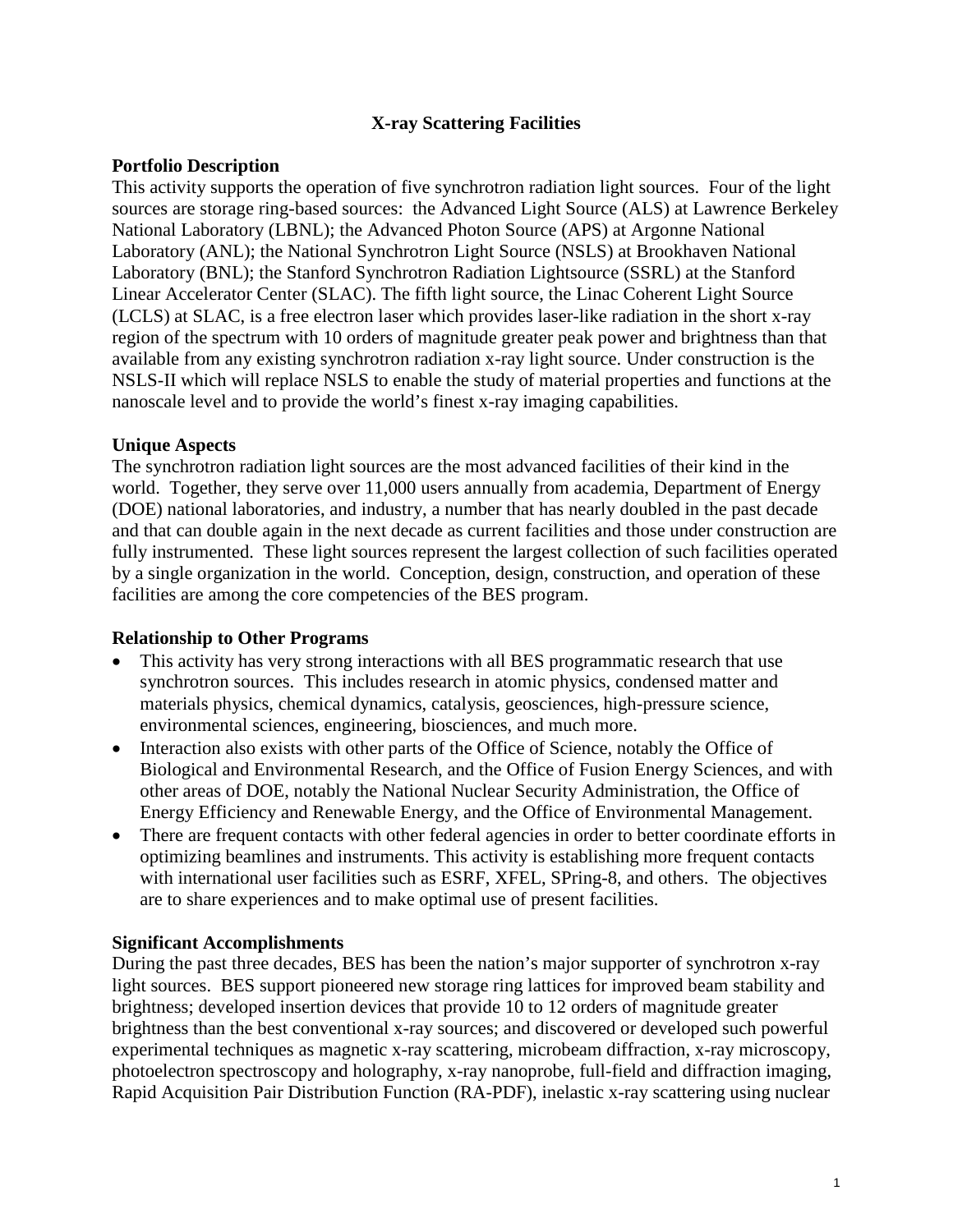resonances, extended x-ray absorption fine structure (EXAFS), and near-edge absorption fine structure (NEXAFS). The newly constructed fourth generation light source, LCLS, the world's first "hard" x-ray free-electron laser, has exceeded its original designed performance specifications and all six experimental stations have successfully been commissioned and are available for users. Recent research at the light source facilities supported by BES, other agencies, industry, and private sponsors includes:

- Time-resolved soft x-ray transmission microscopy measurement revealing the strength and duration of trains of electric and magnetic pulses affect the circulation of a magnetic vortex that may lead to the possibility of magnetic memory bits with four states instead of two, improving storage capacity as well as energy efficiency
- *In situ* x-ray diffraction studies to investigate and map out the process-structure-property relationships in CuInGaSe materials, the active material in the solar shingles leading to the development of the first-of-its-kind commercial 'Solar Singles', Powerhouse<sup>TM</sup> Solar Shingles, by Dow Chemical
- Coherence diffraction imaging measurement using intense, coherent, and ultrashort x-ray pulses revealing vibration modes in gold nanoparticles at trillionths of seconds time scale with never-before-seen details; and
- Particularly significant was the award of the 2012 Nobel Prize in Chemistry for studies on G-protein–coupled receptors (GPCRs) which cells use to pick up signals from the outside world such as tastes, flavors and sights, and to communicate with mobile messengers from inside the body, such as hormones and neurotransmitters.

## **Mission Relevance**

These facilities were born from the most fundamental of needs, i.e., the need to characterize materials at the atomic and molecular level. In order to understand, predict, and ultimately control materials properties, it is necessary to determine the atomic constituents of materials, the positions of the atoms in materials, and how the materials behave under the influence of external perturbations such as temperature, pressure, magnetic or electric field, and chemical change. A large number of experimental and theoretical tools are used to achieve these ends. In the last two decades, the experimental demands have motivated the development of large scale powerful facilities that are not possible to develop, construct and operate by individual institutions and/or companies. Such highly sophisticated and expensive tools are by their nature centralized and staffed with specialists that provide expertise to the user community to optimize the scientific use of the facility. The development, construction, and operation of these facilities are one of the most important missions and core competencies of BES. The scientific accomplishments of these facilities are reflected in the large number of publications appearing annually in the most important scientific journals.

### **Scientific Challenges**

First, the facilities must be operated optimally, which means optimizing instrument-hours of operation, not just accelerator hours of operation, and making the instruments widely available to the general user community. Second, optimal utilization of the LCLS coherent short-wavelength x-ray source will require continued development of new capabilities and advanced optics, instruments, and detectors.